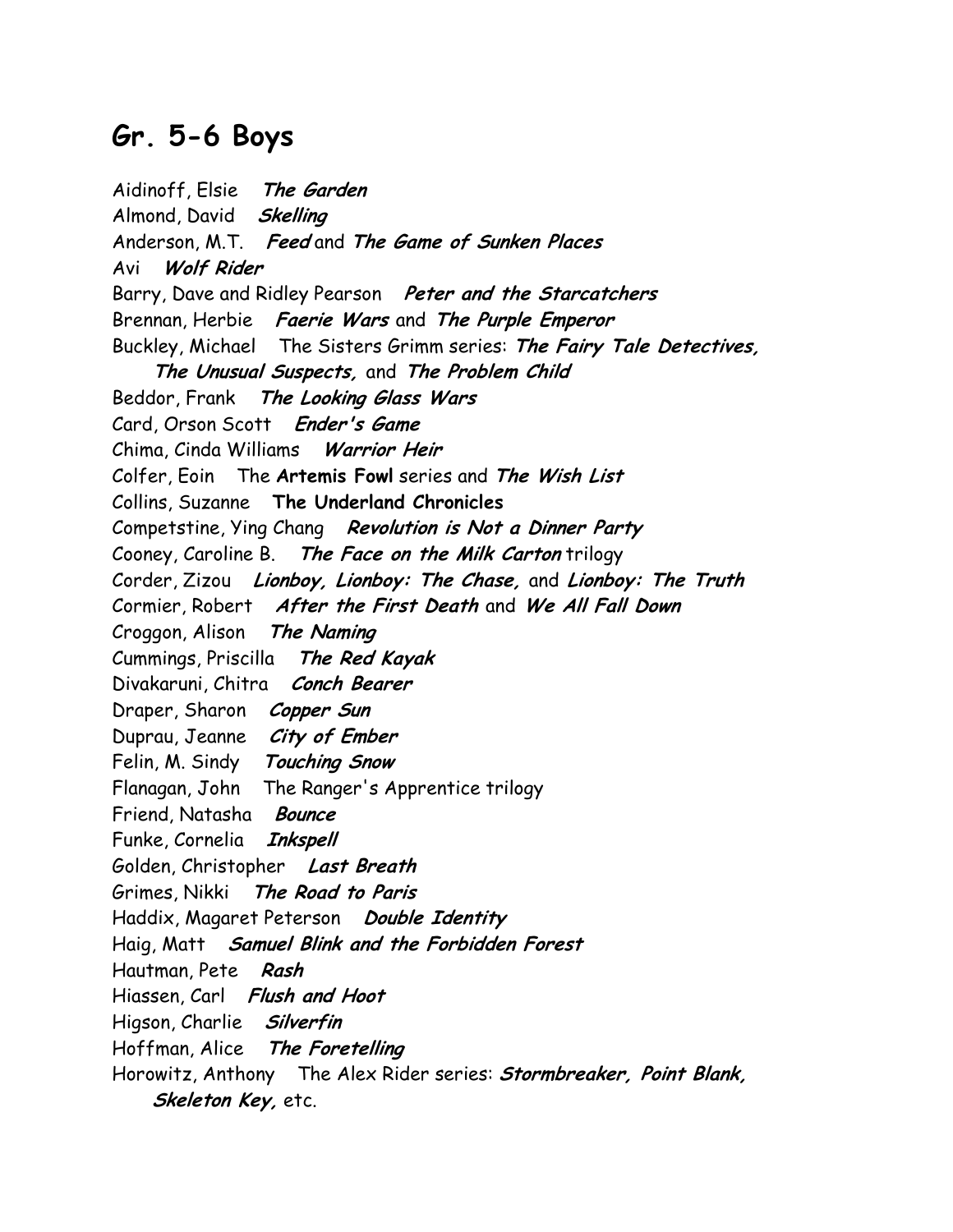Howe, James The Misfits and Totally Joe Jaramillo, Ann La Linea Kerr, P.B. Children of the Lamp Klages, Ellen The Green Glass Sea Klass, David Firestorm Koertge, Ron Shakespeare Bats Cleanup Korman, Gordon Born to Rock, Schooled, Son of the Mob, and the On the Run series Krakauer, Jon *Into Thin Air* Leavitt, Martinne Keturah and Lord Death Lowry, Lois The Giver and The Silent Boy Lupica, Mike Heat and Travel Team MacHale, D.J. The Pendragon series: The Merchant of Death, The Lost City of Faar, The Never War, and The Quillan Games Marsden, John The Tomorrow, When the War Began series McSwigan, Marie Snow Treasure Meyer, L.A. Bloody Jack, Curse of the Blue Tattoo, and Under the Jolly Roger Mezrich, Ben Bringing Down the House Mikaelsen, Ben Tree Girl and Red Midnight Miller, Kirsten KiKi Strike Morpurgo, Michael Private Peaceful Mourlevat, Jean-Claude The Pull of the Ocean Mowll, Joshua Operation Red Jericho Myers, Walter Dean Autobiography of My Dead Brother, Fallen Angels, Hoops, Monster, and Shooter Nix, Garth The Keys to the Kingdomseries and One Beastly Beast Oppel, Kenneth Airborn and Skybreaker Paolini, Christopher Eragon and Eldest Patterson, James Maximum Ride: The Angel Experiment, Maximum Ride: School's Out Forever, and Maximum Ride: Saving the World and Other Extreme Sports Patterson, Katherine Bread and Roses Too Pattou, Edith East Paulson, Gary The Game of Birds and Hatchet Paver, Michelle Wolf Brother, Spirit Walker, and the rest of the Chronicles of Ancient Darkness series Pearson, Ridley and Dave Barry Peter and the Shadow Thieves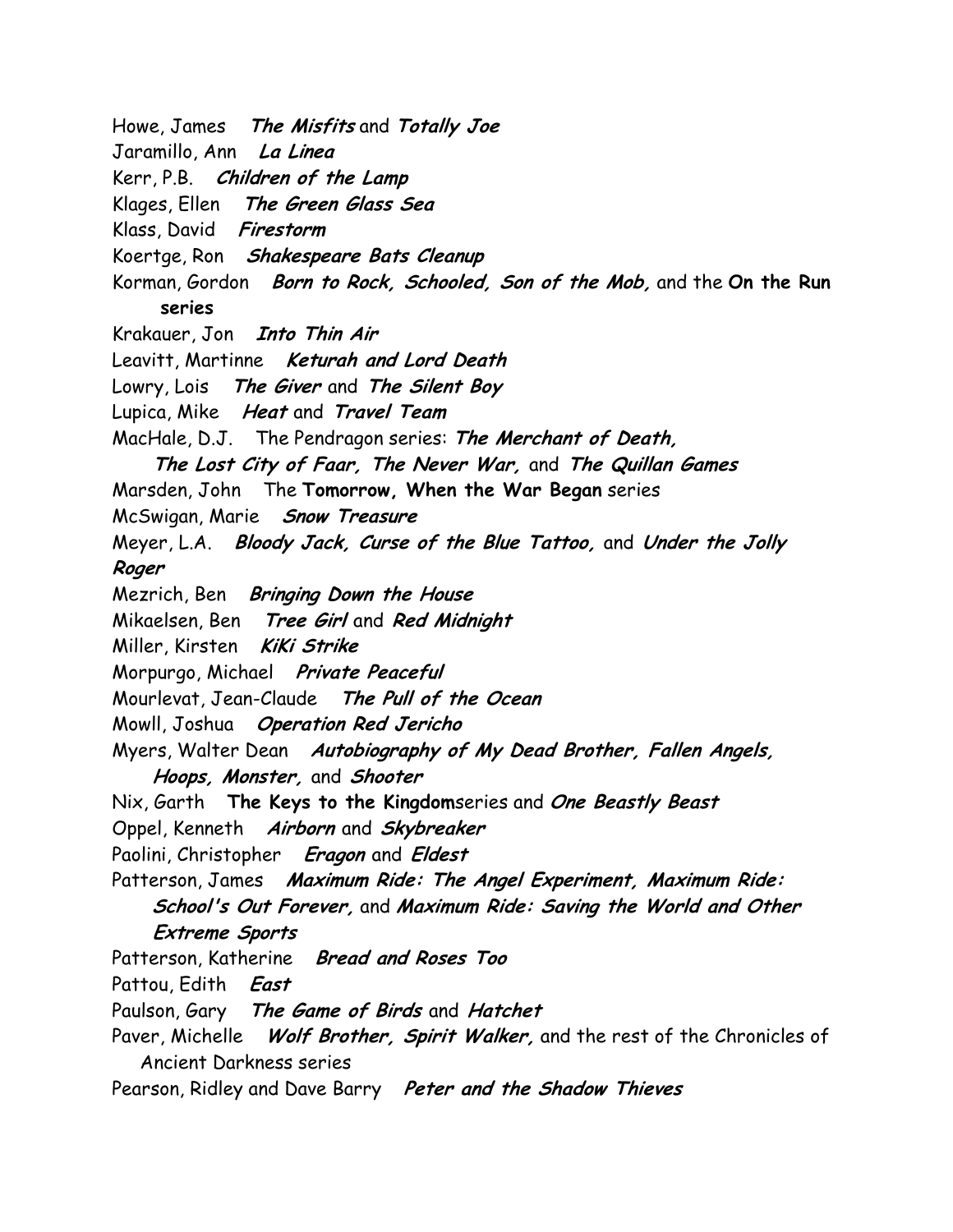Peet, Mal **Keeper** and **Tamar** Pfeffer, Susan Life as We Knew It Pierce, Tamora Wild Magic Pinkwater, Daniel The Neddiad Pullman, Phillip The Dark Materials trilogy Ralston, Aron Between a Rock and a Hard Place Richardson, E.E. Devil's Footsteps Riordan, Rick The Lightning Thief, Sea of Monsters and Titan's Curse Sachar, Louis Holes and Small Steps Sage, Angie Magyk, Flyte and Physik Selznick, Brian The Invention of Hugo Cabret Skelton, Matthew Endymion Spring Sniegoski, Tom Sleeper Code Sonnenblick, Jordan Drums, Girls, and Dangerous Pie and Notes from the Midnight Driver Spinelli, Jerry Crash and Milkweed Stone, Jeff Monkey, Sneak, Tiger, and Snake Stroud, Jonathan The Bartimaeus trilogy: The Amulet of Samarkand, The Golem's Eye, and Ptolemy's Gate Tolkien, J.R.R. The Hobbit, The Fellowship of the Ring, The Two Towers, and The Return of the King Trueman, Terry *Stuck in Neutral* and *Cruise Control* Van Draanen, Wendelin Swear to Howdy Vonnegut, Kurt Cat's Cradle and Welcome to the Monkey House Wallace, Rich Shots on Goal Williams, Maiya The Golden Hour Woodson, Jackie Feathers Yancey, Rick The Extraordinary Adventures of Alfred Kropp Yang, Gene American-Born Chinese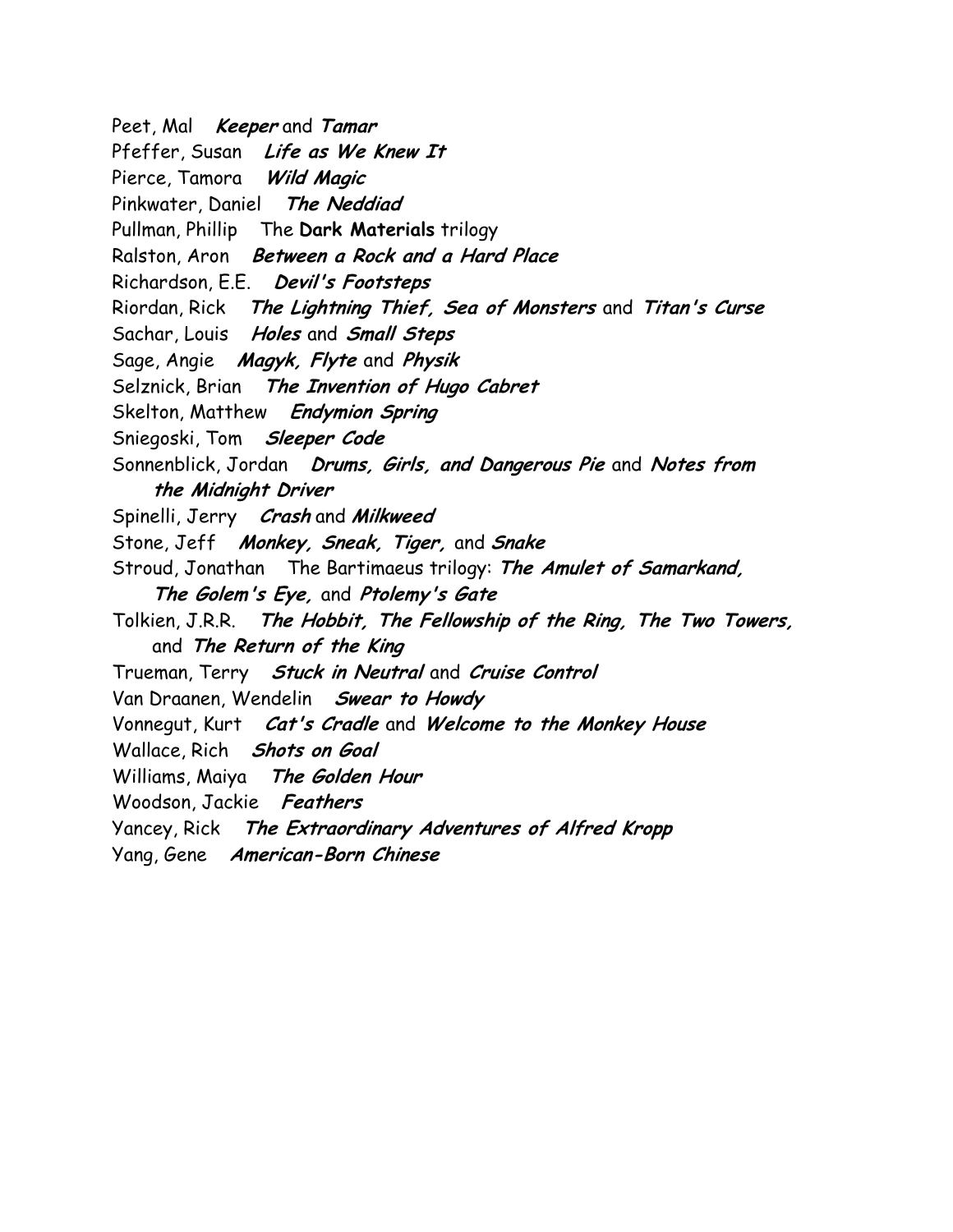## Gr. 5-6 Girls

Agell, Charlotte Welcome Home or Someplace Like It Allende, Isabelle *City of the Beasts* Baskin, Nora Raleigh Almost Home Bauer, Joan Hope Was Here and Rules of the Road Beddor, Frank Looking Glass Wars Brashares, Ann The Sisterhood of the Traveling Pants trilogy Bryatt, Jen Pieces of Georgia Buckley, Michael The Sisters Grimm series: The Fairy Tale Detectives, The Unusual Suspects, and The Problem Child Cabot, Meg Haunted and the Princess books: The Princess Diaries, Princess in the Spotlight, Princess in Love, etc. Carman, Patrick The Dark Hills Divide Competstine, Ying Chang Revolution is Not a Dinner Party Cooney, Caroline B. The Face on the Milk Carton Trilogy Creech, Sharon Chasing Redbird Cushman, Karen The Loud Silence of Francine Green Dessen, Sarah Keeping the Moon, The Truth About Forever, and Just Listen Draper, Sharon Copper Sun Duprau, Jeanne City of Ember Ellis, Deborah  $I$  Am a Taxi and the Breadwinner trilogy: Breadwinner, Parvana's Journey, Sacred Leaf, and Mud City Felin, M. Sindy Touching Snow Flanagan, John The Ruins of Gorlan and the other Ranger's Apprentice books Friend, Natasha Bounce and Perfect Funke, Cornelia Inkheart, Inkspell, and The Thief Lord Furlong, Monica The Wise Child trilogy: The Wise Child, Juniper, and Coleman Gardener, Sally I, Coriander Grimes, Nikki The Road to Paris Haddix, Margaret Peterson Among the Hidden and the others in this series; A House on the Gulf Haig, Matt Samuel Blink and the Forbidden Forest Han, Jenny Shug Hannigan, Katherine Ida B. Hautman, Pete Rash Hesse, Herman Out of the Dust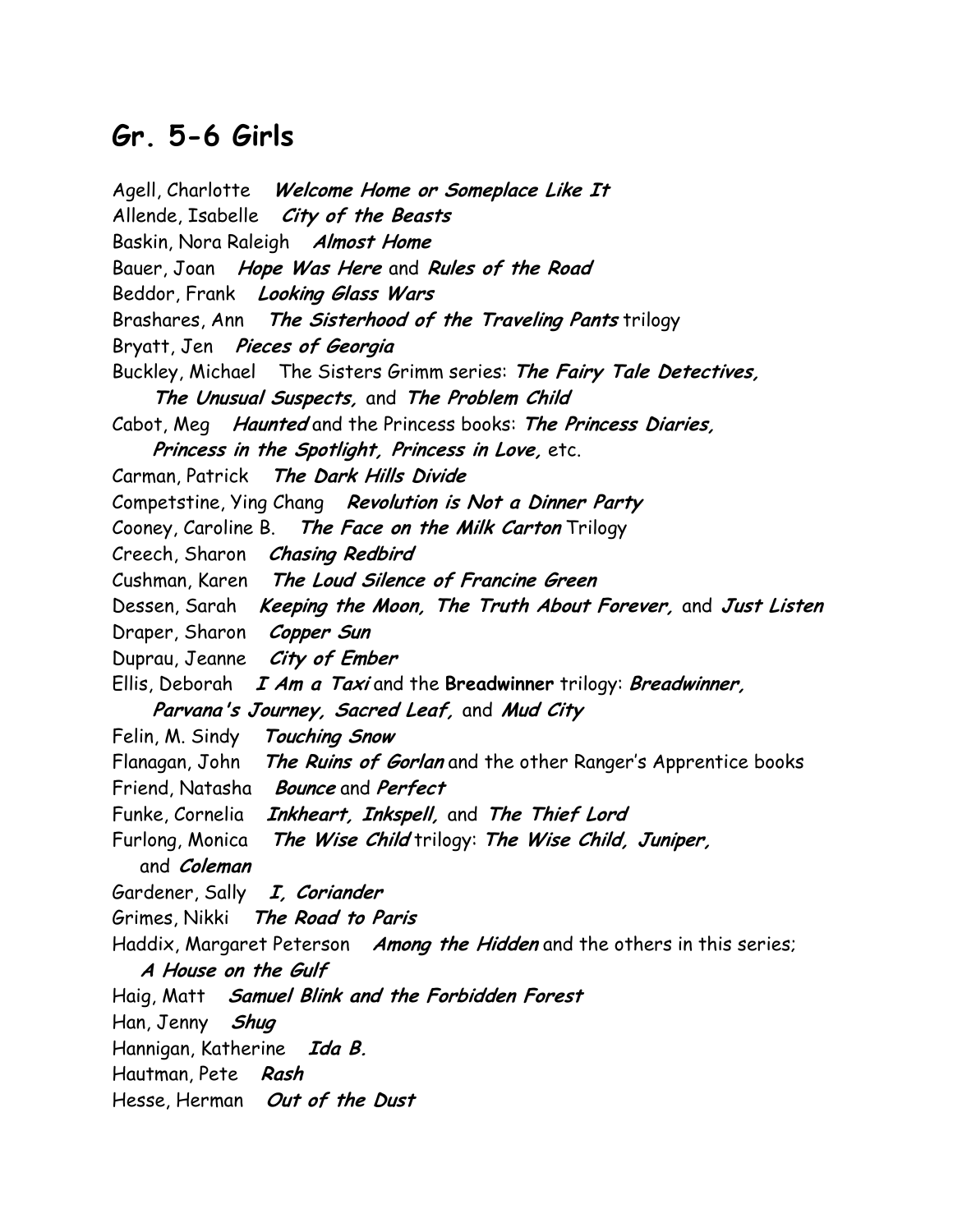Hiassen, Carl Flush and Hoot Hobbs, Will Jackie's Wild Seattle Hoffman, Alice Aquamarine and The Foretelling Horowitz, Anthony Ark Angel, Raven's Gate, South by Southeast, Stormbreaker, and Three of Diamonds Howe, James The Misfits and Totally Joe Jones, Traci L. Standing Against the Wind Kessler, Liz The Tail of Emily Windsnap Kinsey-Warnock, Natalie Gifts from the Sea Klages, Ellen The Green Glass Sea Koertge, Ron Shakespeare Bats Cleanup Korman, Gordon *Schooled, Son of the Mob* and Born to Rock Leavitt, Martinne Keturah and Lord Death Lord, Cynthia Rules Lowry, Lois The Giver Martin, Ann The Doll People Mass, Wendy Jeremy Fink and the Meaning of Life, A Mango- Shaped Space, and Heaven's A Lot Like the Mall McKinty, Adrian The Lighthouse Land Meyer, L.A. Bloody Jack, The Curse of the Blue Tattoo, In the Belly of the Bloodhound, and Under the Jolly Roger Mikaelsen, Ben Red Midnight and Tree Girl Miller, Kirsten KiKi Strike Myracle, Lauren Eleven, Twelve, L8r, G8r, TTFN, and TTYL Naylor, Phyllis Reynolds Jade Green Nix, Garth One Beastly Beast O'Dell, Scott Island of the Blue Dolphins Oppel, Kenneth Airborn and Skybreaker Patron, Susan The Higher Power of Lucky Pattou, Edith East Patterson, James Maximum Ride: The Angel Experiment and Maximum Ride: School's Out Forever Patterson, Katherine Bread and Roses Too Paver, Michelle Wolf Brother, Spirit Walker, and the rest of the Chronicles of Ancient Darkness series Pearson, Ridley The Kingdom Keepers Peet, Mal **Keeper** and Tamar Philbrick, Rodman The Young Man and the Sea